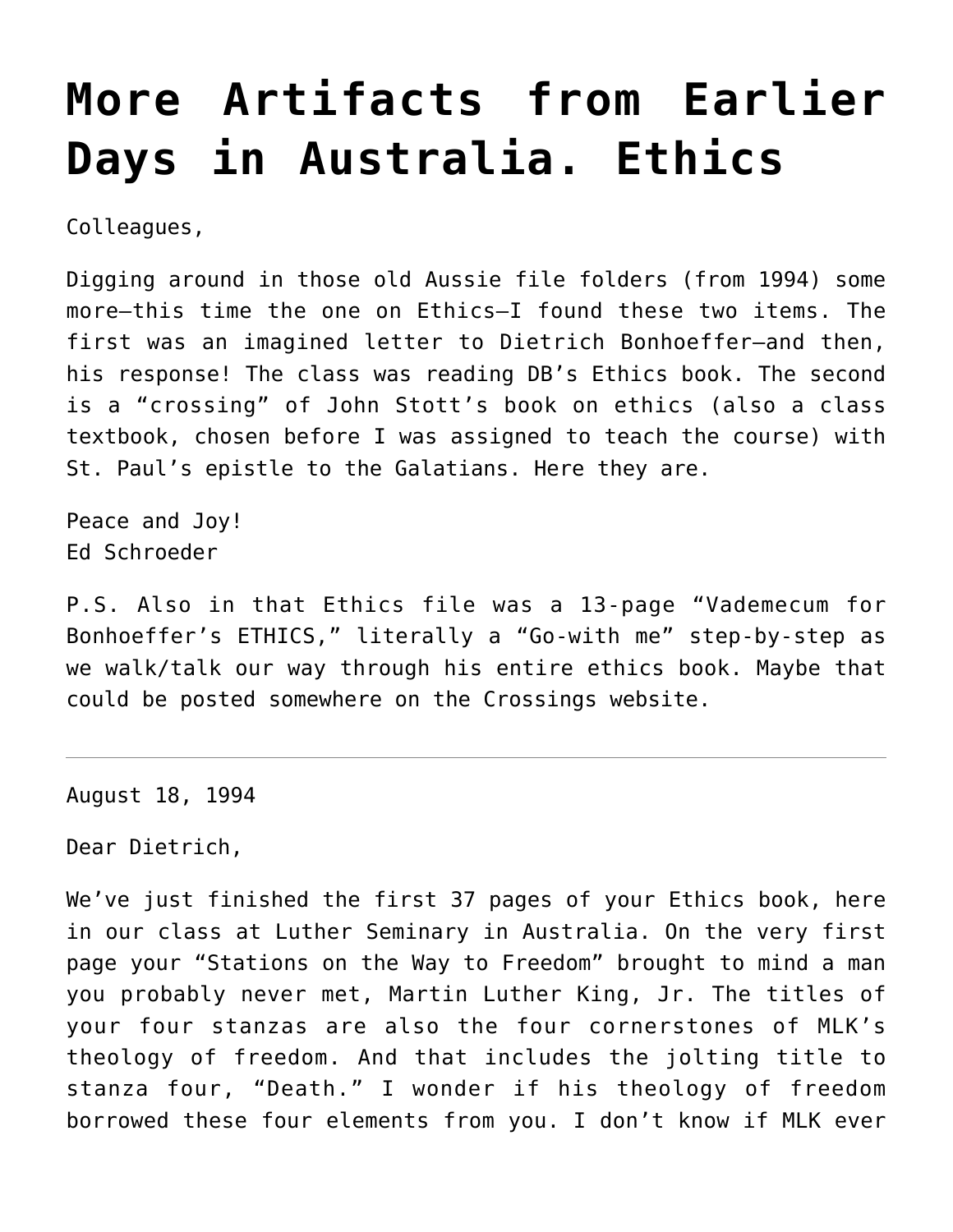saw or named you as his teacher. If not, he doubtless got this quartet of terms for freedom from the same source you did, the Christian Gospel.

*For ThTh readers today (2010), here's the DB text for "Stations on the Way to Freedom."*

# **Discipline**

If you set out to seek freedom, then you must learn above all things discipline of your soul and your senses, lest your desires and then your limbs perchance should lead you now hither, now yon. Chaste be your spirit and body, subject to yourself completely, in obedience seeking the goal that is set for your spirit. Only through discipline does one learn the secret of freedom.

### **Action**

Not always doing and daring what's random, but seeking the right thing, Hover not over the possible, but boldly reach for the real. Not in escaping to thought, in action alone is found freedom. Dare to quit anxious faltering and enter the storm of events, carried alone by your faith and by God's good commandments, then true freedom will come and embrace your spirit, rejoicing.

# **Suffering**

Wondrous transformation. Your hands, strong and active, are fettered. Powerless, alone, you see that an end is put to your action. Yet now you breathe a sigh of relief and lay what is righteous calmly and fearlessly into a mightier hand, contented. Just for one blissful moment you could feel the sweet touch of freedom, Then you gave it to God, that God might perfect it in glory.!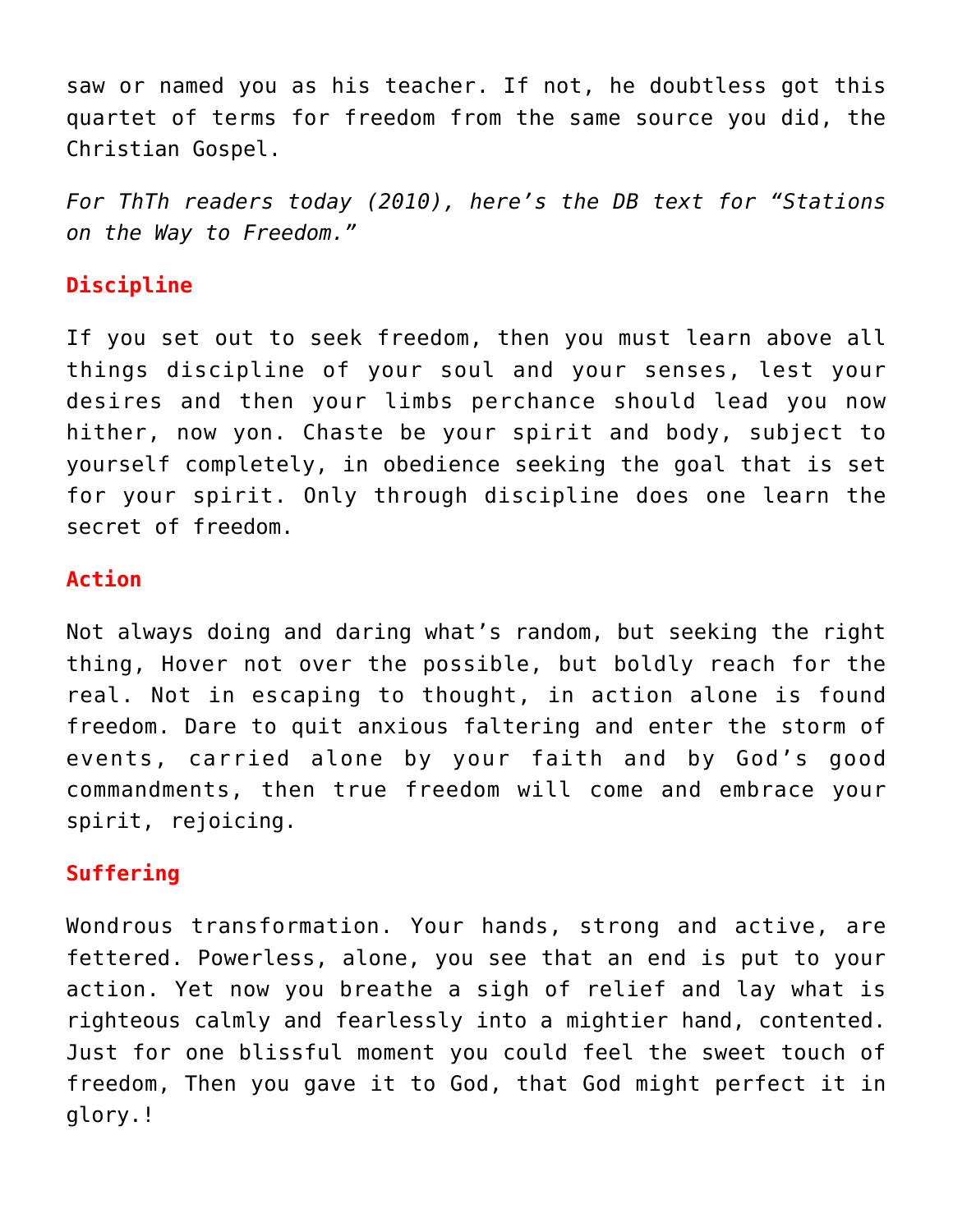#### **Death**

Come now, highest of feasts on the way to freedom eternal, Death, lay down your ponderous chains and earthen enclosures, walls that deceive our souls and fetter our mortal bodies, that we might at last behold what here we are hindered from seeing. Freedom, long have we sought you through discipline, action, and suffering.

Dying, now we discern in the countenance of God your own face.

DBWE [=Dietrich Bonhoeffer Works English] 8, Letters and Papers from Prison, 512-14 German text available at [http://www.helmholtz-bi.de/projekte/religion/Nationalsozialis](http://www.helmholtz-bi.de/projekte/religion/Nationalsozialismus/html/texte.HTM) [mus/html/texte.HTM](http://www.helmholtz-bi.de/projekte/religion/Nationalsozialismus/html/texte.HTM)

All four of these terms, Dietrich, are the clear opposite for what freedom means in our common culture today. We use freedom as our word to avoid discipline (do whatever you want). And when you talk about "action" (stanza two) our culture thinks freedom is not to "have to do" anything, or to be so paralyzed in trying to decide the right thing to do that we do nothing. And no one connects suffering with freedom as you do and surely not death. We see freedom to mean escaping suffering and postponing death as long as scientifically possible.

MLK and his Southern Christian Leadership Conference made discipline, and training in discipline, a fundamental piece of the civil rights movement. The movement's motto was "nonviolent direct action." Members of the movement trained themselves to endure suffering. They anticipated it and when it came they endured it in a way that mystified Americans, both secular and Christian. Aware that, like you, he could expect to be killed for his practice of freedom, he articulated the link between death and freedom many times, including his words on the eve of his assassination.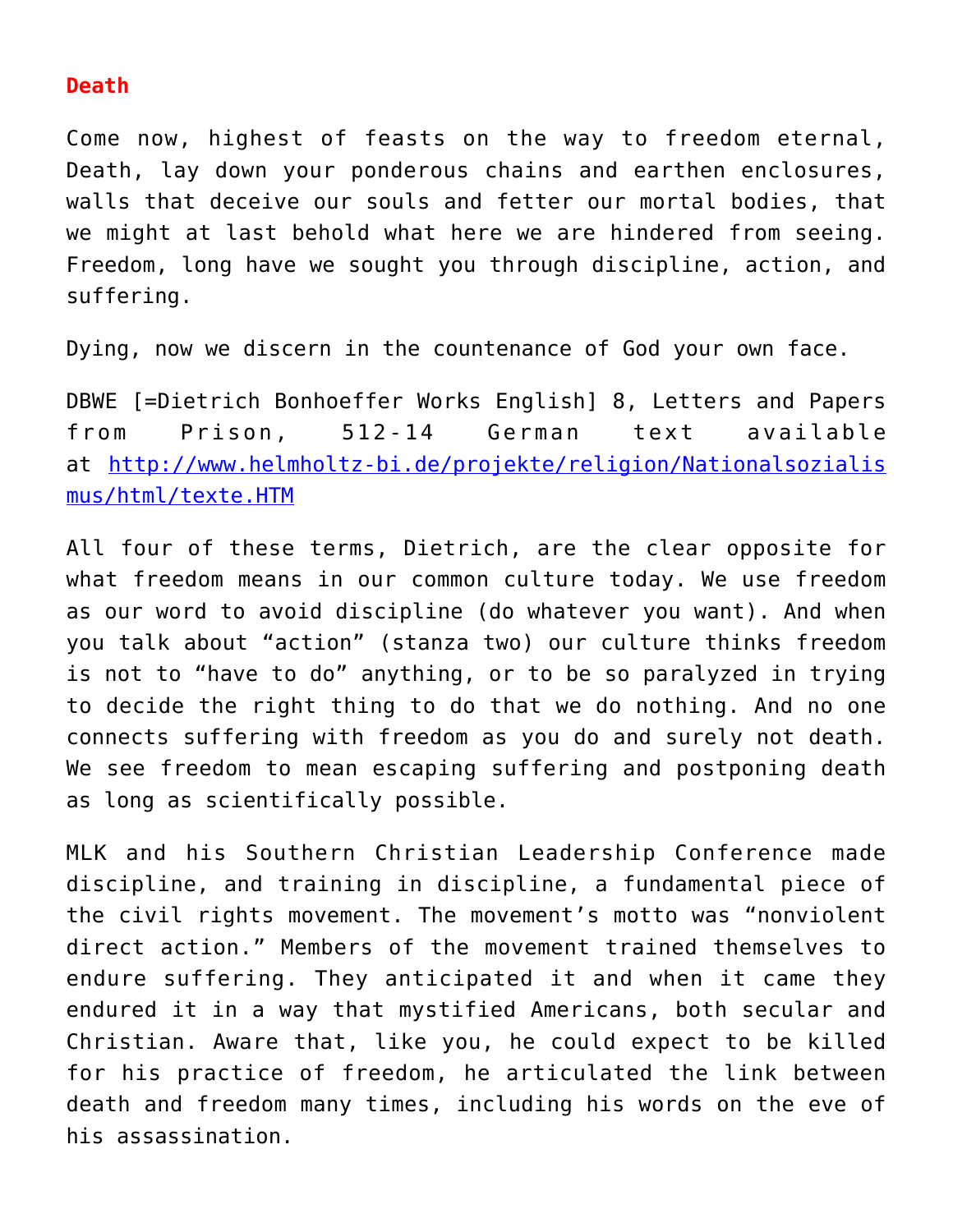Both his written and spoken theology was less clearly Christocentric than yours is, but given the fact that he was a Baptist preacher who did his graduate studies at a Methodist university that taught him a liberal American protestantism, it is surprising that his Christology was not even poorer. Yet his enacted theology looks very similar to your own and your "stations" is a marvelous point of crossing between the two of you — even though in those four stanzas you don't mention "the Name" either.

But the opposite is, of course, the case in the first 35 pages of today's text where you are radically Christocentric. Your opening statement is jarring: that the attempt to do ethics at all is a sign of our fallenness, our fracture with the God who created us. To know (or want to know) good and evil, you say, shows that we already are disconnected from God in the pattern of Genesis 3. Were we connected, we would not have to ask.

If I read you aright, you then pick up two common realities that all of us know only too well, shame and conscience, and you demonstrate how these two realities also verify our disconnection from our "origin," as you like to say.

You then offer a radical rehabilitation of the Pharisee (11 pages, in fact) to show him not at all to be the scoundrel that our own moralist piety has made of him. Instead he comes out as a tragic figure. He is inescapably hung up on "being good." Real freedom for him — and for all of us so concerned about ethics would be to let Jesus liberate us from the very quest to be good and do the right thing. That means to be liberated from doing what is usually called "ethics" at all.

You formulate a jolting conclusion: disciples of Jesus are no longer concerned about ethics, but about doing the will of God. Yet we are so brainwashed by our own Pharisee-heresy that we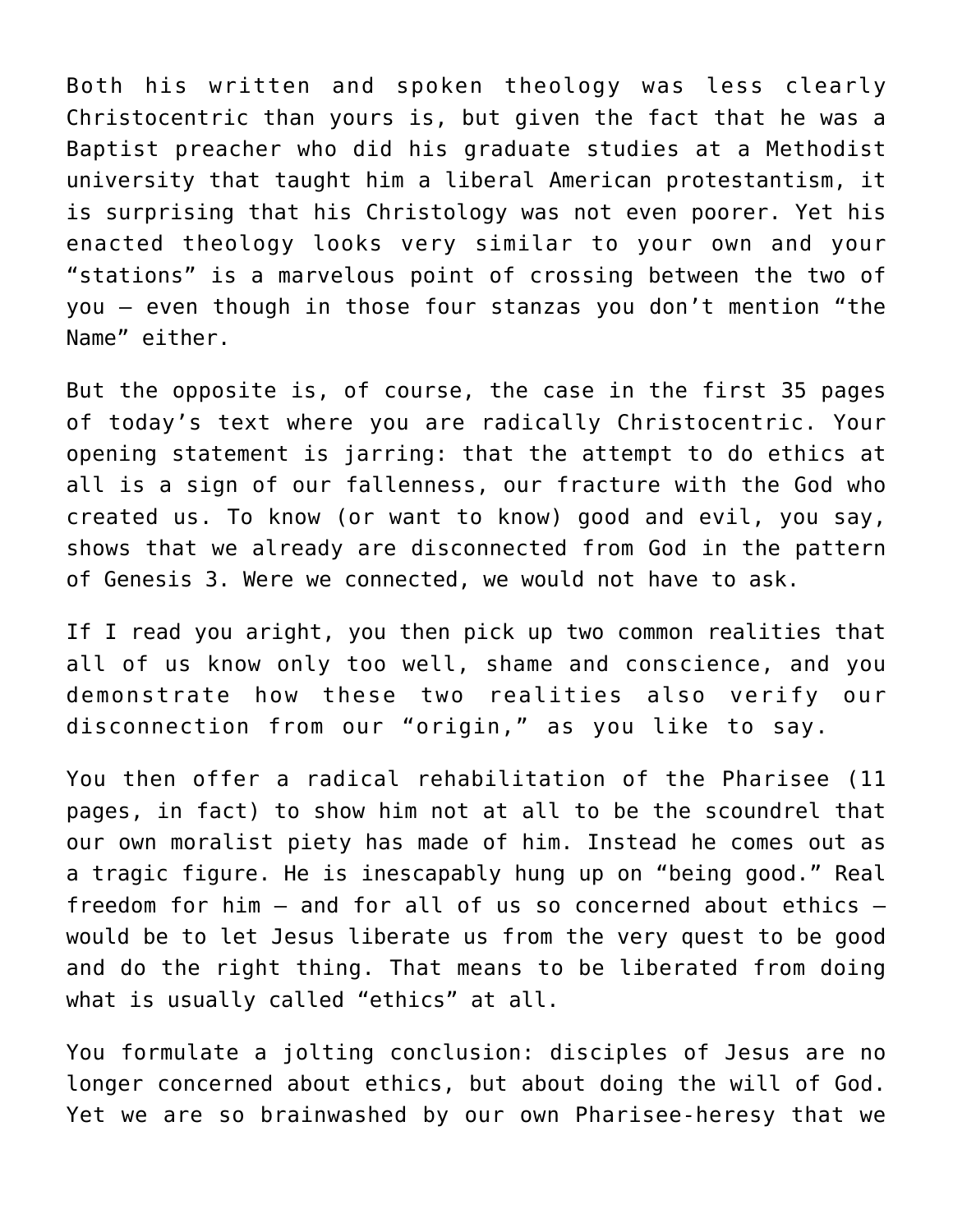think "doing the will of God" is ethics. That yen to do ethics, you say, is what Jesus seeks to overcome.

By reconnecting us to God, Jesus removes from us any need or desire to "try to be good." Therefore knowledge of good and evil is irrelevant to this new Christ-connected hook-up with God. Who needs it? Farewell, ethics!

Jesus Christ himself, you say, is the criterion in me and for me for my own doing. Insofar as I deliberate and even wrestle with the business of "doing," the agenda is not that I look "good" after the doing gets done, but that what God and Christ want for this person gets done. If anyone should come out looking "good" in the process, that one is God and God's Christ. They get the glory.

Your twist on the Mary and Martha story is illuminating. Martha is not the doer and Mary the hearer, you say, since hearing and doing are all of one piece for a Christ-connected disciple. Martha's hang-up is that she is still "doing ethics," by giving "not-good" grades to her sister and even to Jesus. Her kitchenwork under those rubrics does not serve Jesus at all. It's another version of the Pharisee-heresy.

You wind up our section for today with an exegesis of the N.T. term "agape" wherein you use that one word as the good news opposite for all the bad news in the preceding 30 diagnostic pages. Your summary statements (first two paragraphs, page 36) pull it all together, but they are still overwhelming.

Okay, now my question. With all the radical theocentrism and Christocentrism, with God the active one and we humans passive, does that not feed the hang-up we Lutherans have about being inactive and passive, and letting God (or other activist Christians) care for the world's ills? Doesn't your chapter here, where you knock ethics in the head as signal of our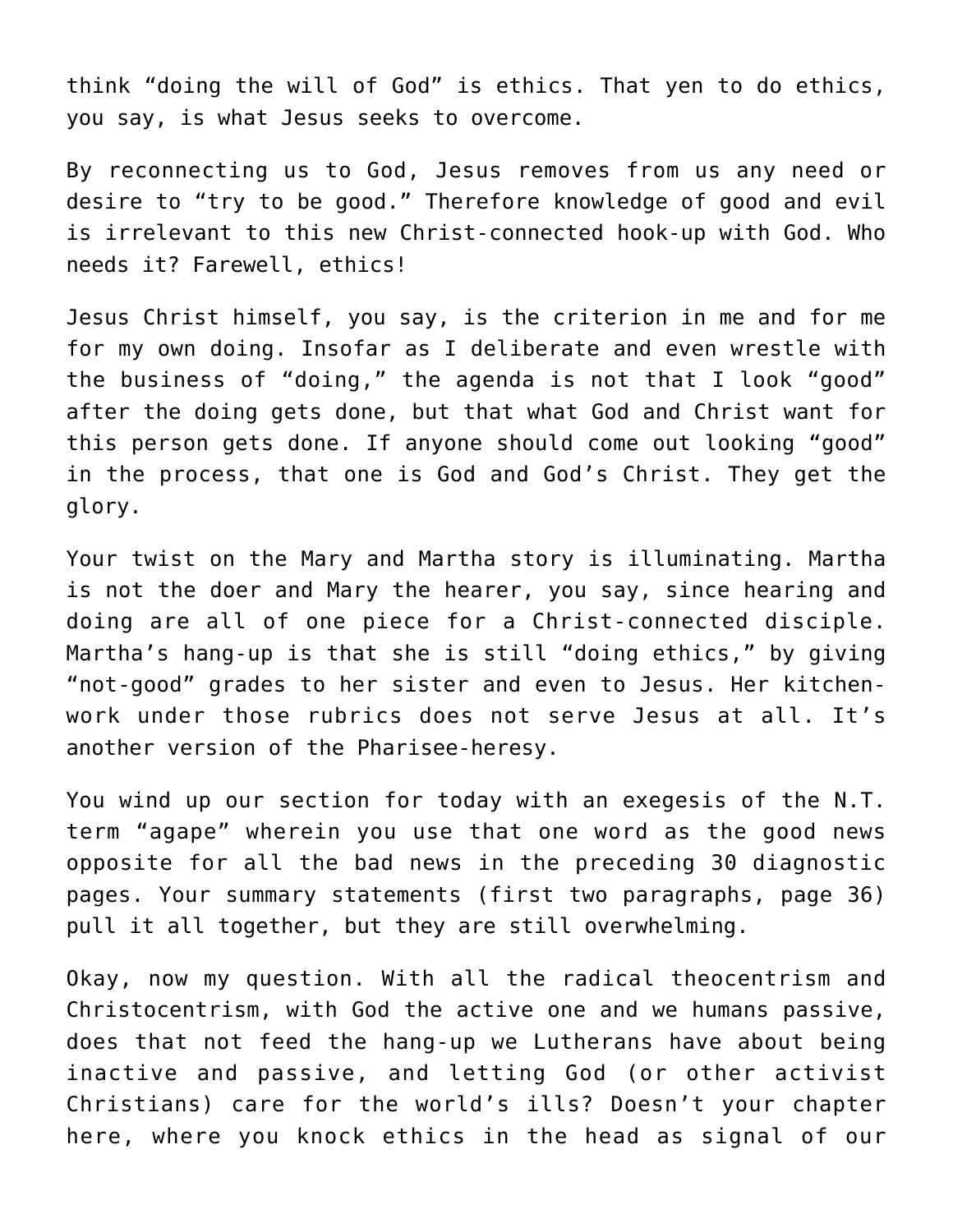fallenness, reinforce do-nothing Lutherans never to get off their duffs to do anything Christian in the world we live in?

Sincerely yours, Edward Schroeder

*[And then, miraculously, an answer arrived from the other side!]*

Lieber Edward:

Thanks for your letter. I'll let your fellow students decide whether your exegesis of my chapter is on target or not. To your question I'll say the following:

If your Lutherans in 1994 are like "mine" 50/60 years ago, then:

- 1. They are already "doing" all sorts of things, but not in freedom, not in Christ, not liberated from the Phariseeheresy, the "do-gooder" cancer.
- 2. They are in bondage to one kind of activity that is coupled with bondage to a Christ-less kind of passivity. I ask you: what is all the activity going on in the Lutheran Church of Australia and in Lutheran churches elsewhere today?
- 3. The passivity that I am promoting is the posture of faith, namely, receptivity in our encounter with Christ. It does not entail doing nothing, but entails abandoning Pharisaic activity.
- 4. From that posture of receptivity no one can just sit there. Remember my Mary and Martha exegesis. Or the classic "Lutheran" passage, John 15:5, "without me you can do nothing," and its affirmative mode, "with me you can NOT do nothing." Or look again at my two paragraphs on page 36 with that definition of love I gave. It is indeed active, active in the same way an electric motor is active when the switch is turned on. The motor is passive in that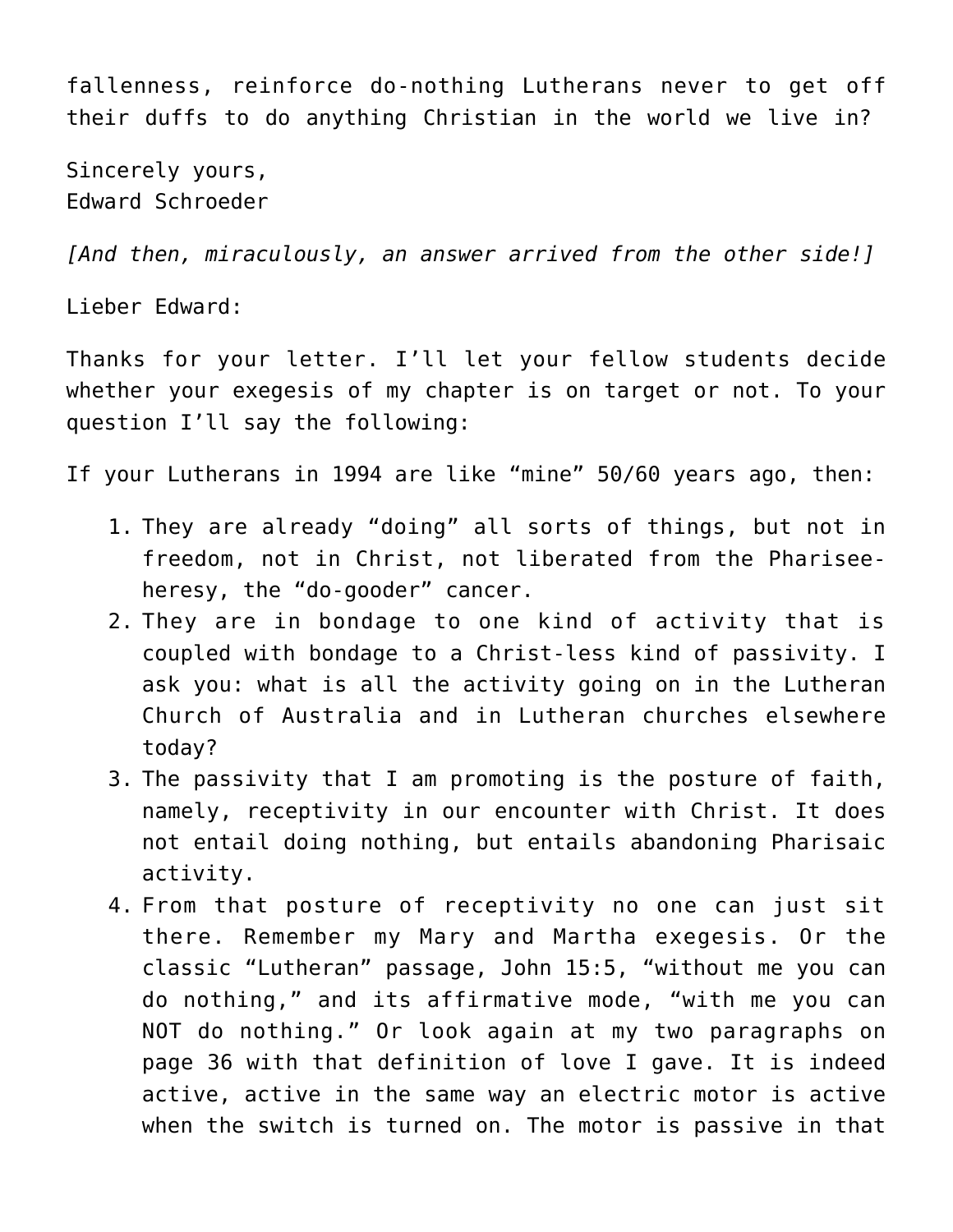all the current it runs on comes from the power-generating station, but it in no way does nothing when the current moves through it.

I wish I could be there to listen in to your students continuing the conversation. I'll be looking forward to their letters in the days ahead.

Pax et gaudium! Dietrich

Ethical Issues Class Luther Seminary, Adelaide March 15, 1994

Crossing John Stott's "Ethics of the Workplace" with Galatians 4 & 5.

[Stott: chapter 9 – Work and Unemployment] The ethical issues of the workplace are negative attitudes toward work (it's a curse, it's meaningless) and the trauma of unemployment. For the first he proposes the Bible's idea of work as fulfillment, as service to the human community, as cooperation with God's purpose (=worship).

With work so important in Biblical ethics, the trauma of unemployment is today's big ethical issue in the workplace. It humiliates, depresses, demoralizes, dehumanizes. What to do? The real solution lies in the realm of macro-economics. Yet even there no solution seems to be in sight that looks obviously good or possible. Are there then palliatives (short-term remedies)? Yes, but they are micro- and piecemeal. They don't impact the macro-economy. Here the role of the Church is this: 1) Change people's attitude (church people's attitudes and that of society) about the unemployed. 2) Take its own initiatives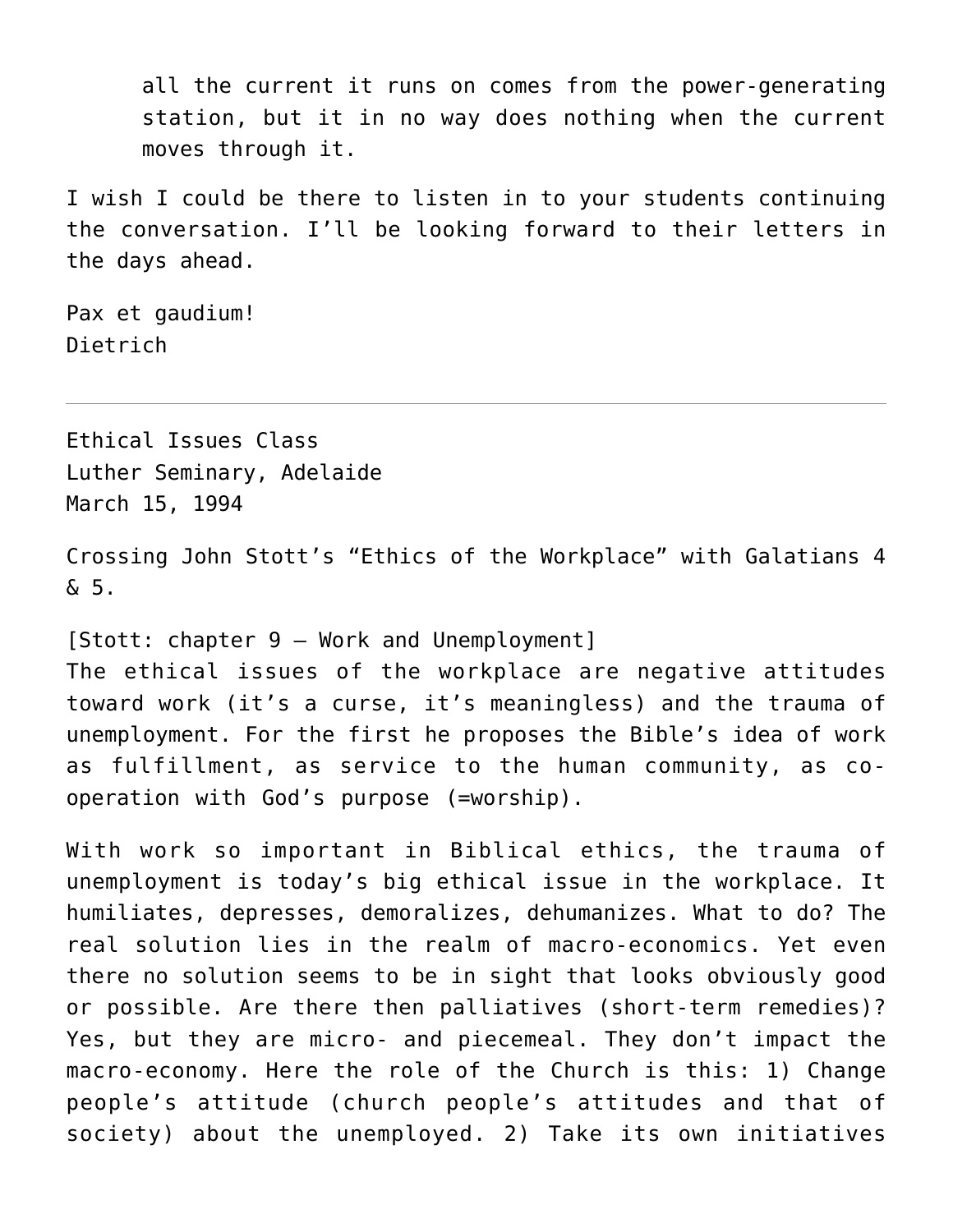(numerous samples given). 3) Publicize and act upon the distinction between "work" [=in the 3-fold Biblical sense] and "employment" [=getting paid].

"A More Radical View" of some futurologists is to brainstorm about work in the 21st century (only 6 years away–when our children/grandchildren are adults). There simply will not be work for everyone to do–no matter how the economic pie is divided. What then? Three scenarios: 1) business-as-usual, but that'll be impossible; 2) a society even more radically divided (between the haves and the have-nots); 3) a Sane/Humane/Ecological one, which sounds like it would need Christ-connected sinners to populate it. For the changes it calls for are changes in people's thinking–actually people's hearts, equivalent to what the NT calls metanoia.

Stott summarizes on p. 183. He does not seek to "cross" the radical reality of unemployment in any of the 3 scenarios he reports on.

[Stott: Chapter 10 – Industrial Relations] The ethical problem is "industrial civil war." The Biblical Principle of Mutuality (mutual service, mutual respect) is violated by the "them vs. us" of industrial war. To apply that principle to industry means:

- 1. Abolish discrimination in the wage differentials between top and bottom wage-earners.
- 2. Increase participation by moving from an "institution" mentality to a "community" perspective in the factory, i.e., moving from being an "inmate" (someone else decides everything for you) to being a "person with selfdetermination, autonomy and freedom of action." The code word is "industrial democracy."
- 3. Emphasize Co-operation (It is after all only just, and it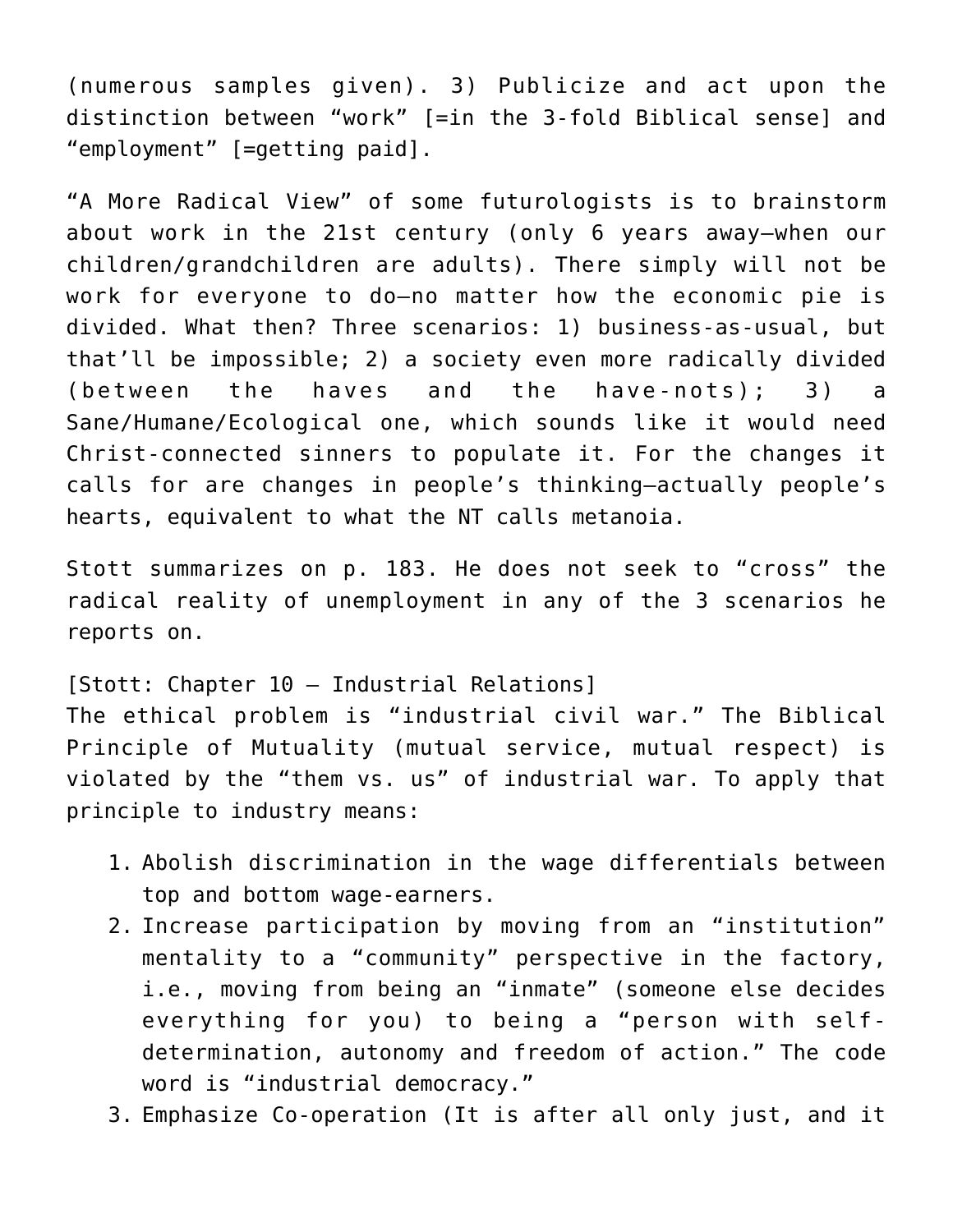works– see the management success of Japanese industry.) Co-operation is a product of shared vision and values. Which brings up key terms as accountability (resp onsibility) not merely to shareholders, but to workers, consumers and the community at large. Look at the language of Stott's final page and a half: social audit, responsibility (again and again), responsible = just, "If you serve them, [then] they will serve you." [Question: isn't this the language of "usus politicus legis," the law's use in human society? Isn't Stott's last paragraph more of the same, even though he mentions Jesus Christ? Is Stott being a Lutheran here?]

Crossing Stott's material with our Crossings paradigm from Galatians 4 & 5

His own key terms are so close to St. Paul's that it looks almost contrived: work as a curse, meaningless; the bondage worked on people by unemployment; industrial civil war; "them vs. us" mentality; wage-discrimination; the "inmate" mentality of the factory as "institution," accountability; "just-ness" in the workplace; the "If…, then…" axiom of law imperatives.

Stott is describing the workplace today, St. Paul might say, as Life Under the Law of God. The alternatives are slavery and freedom. Stott proposes the kind of freedom that is possible when the law is rightly used in its usus politicus (even though he seems to think such freedom comes from the Gospel, but that is another issue.) His own diagnosis goes only as deep as D-1 and D-2 in the Crossings paradigm. He has no D-3. All the solutions he poses are plausible in terms of God's law as society-preserver, are they not?

Stott's paradigm goes something like this:

D-1 THE UNFREEDOM OF DAILY WORK (The curse in human relations at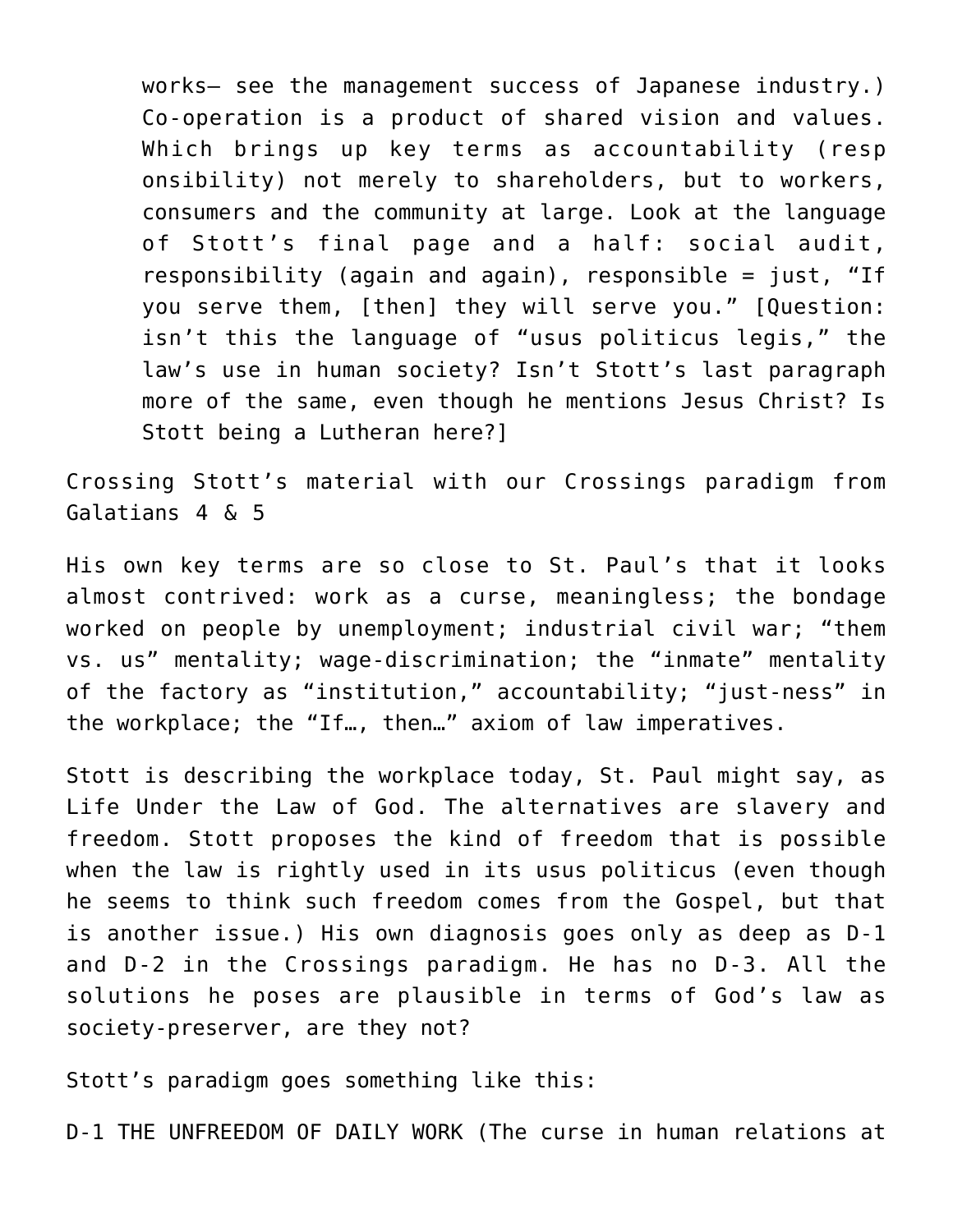#### the workplace today)

It's dog-eat-dog in the workplace today. Work itself dehumanizes (Paul's word "devours") people. It's a curse; it's meaningless. Unemployment dehumanizes even more. People measure each other by them-vs.-us categories of performance. Industrial war is negotiated in "If you . . . , then we . . . ." terms. You get treated as though you really are an "inmate" in a prison.

Worse still is

D-2 THE SLAVERY IN THE HEART (The curse in the heart) Mentalities and attitudes about work, about "them," about "us." These are what people believe, what they hang their hearts on; what they fear, love or trust. Relying on work, on pay, on prestige, on the responsibility you have–all of these as the measure of people's worth, or the measure of their unworth when they don't have it. Believing that you really are an "inmate" owned/controlled by the company. Relying on such "laws" as the measure of your worth, your "right-ness," your being "OK."

Even worse than that is

D-3 SLAVERY AT THE GOD-LEVEL: GOD'S CURSE, Paul says. But Stott does not go that deep. Instead he starts now to propose solutions.

Note that he begins at his own deepest level of diagnosis–in our language D-2 (what's going on in people's hearts). His key terms for this inner arena are "attitudes" & "mentality."

Stott's P-2 (to remedy the D-2 he has exposed): ATTITUDE CHANGES (FREEDOM) IN PEOPLE'S HEARTS These new attitudes are from the Bible: work is for human fulfillment, for service, for co-operation with God; "change people's attitude about the unemployed;" move people from inmate-mentality to community-mentality. He urges all to rely on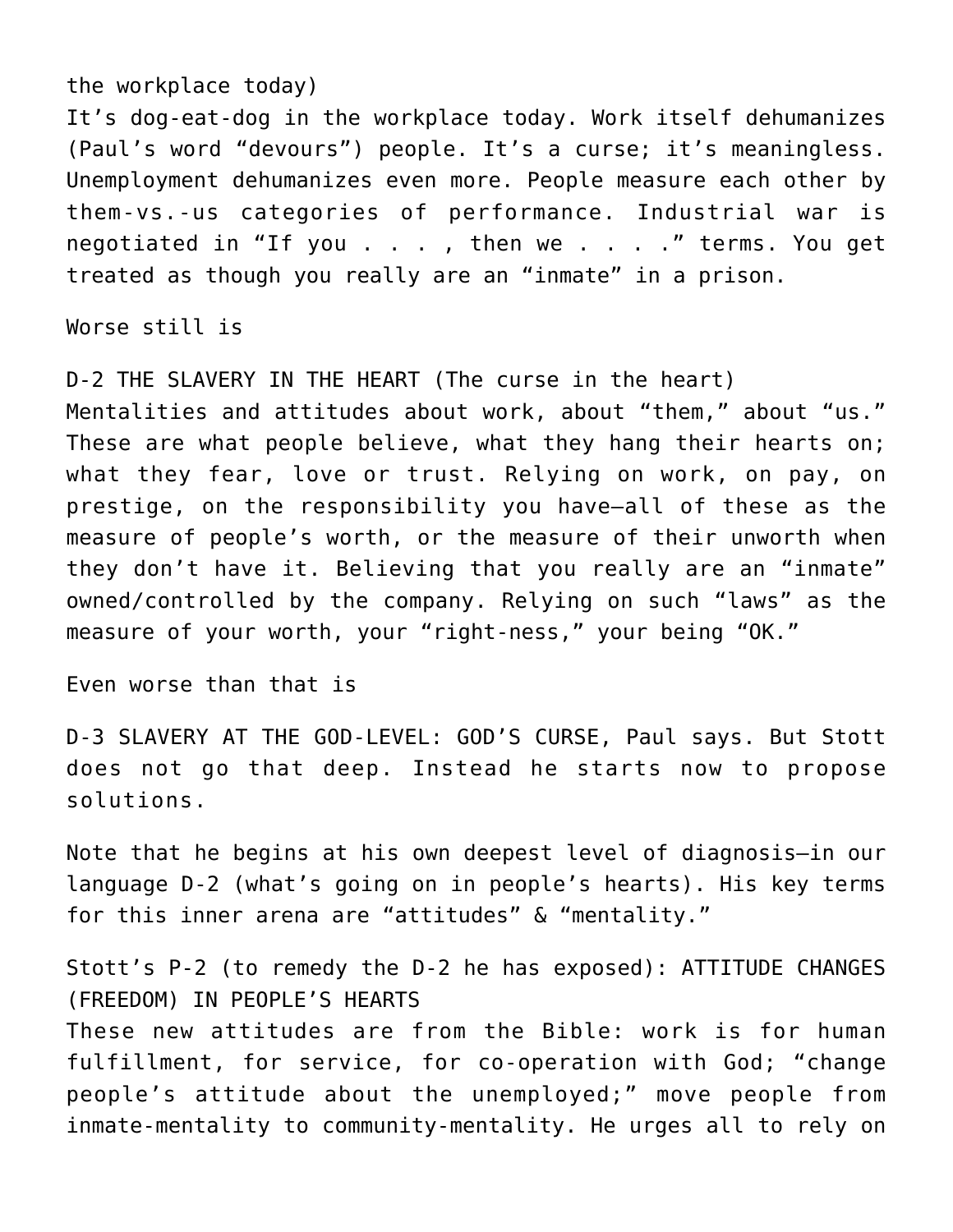them. The grounds for all of them are in the law of preservation (of the workplace itself and therefore of the shareholders, the managers, the workers, the customers, society at large), the law of fairness (equity, justice), and the priority of the larger social fabric over the vested interests of management, or of the shareholders.

Stott's P-3 (to remedy the D-1 he began with): From these changes in human hearts flow CHANGES BACK IN THE WORKPLACE: no more industrial war; work has value; even non-paid work is valued; humans find fulfillment in the workplace; service to others happens; God gets co-operated with; no more "it's a curse," for work has meaning; more equitable wage differentials; the workplace is community with participation and co-operation; a "social audit" unfolds to the 4 parties involved: shareholders, workers, customers, society. The operating axiom is "IF you serve them, THEN they will serve you."

Now, can we in this ethics class do any better, with the biblical/confessional resources we bring to bear on the ethical issues of today's workplace?

Try this: Add St. Paul's own D-3 from Galatians: the workplace problem is even worse than Stott diagnoses it to be. It is God's curse on sinners, on their faith-less slavery in the heart, working itself out on a macro-economic scale. As this continues, with no repentance at this D-3 level, all remedies drawn from the law will never cure the whole problem. The law can, however, be a resource for interim stop-gap remedies. Stott's "social audit" actually has One More Auditor operating: God. God is "auditing" (Latin audio = listen) for our answers to his audit of our responsibility at all 3 levels: D-1, D-2 and especially our D-3 responsibility to God. Doubtless that is far too much responsibility for anyone to bear! Call it The Curse beyond all curses. How to survive? How to get freedom from God's audit?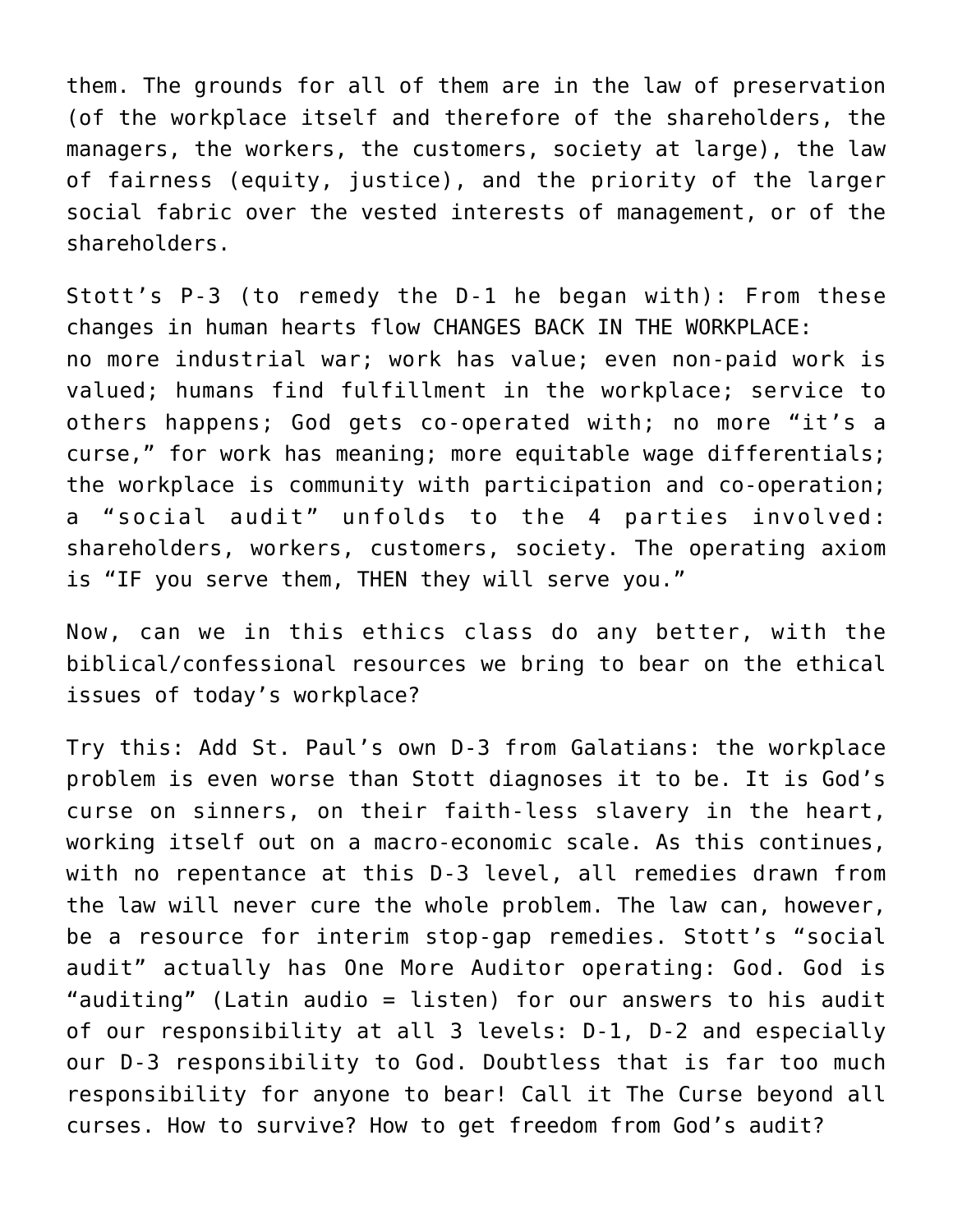Answer: P-1, the Curse-swapper–in his body on the tree. [Sadly absent from Stott's consideration.] From Christ those under God's curse get un-cursed and receive instead God's Blessing, God's promise to Abraham. Call it freedom with God.

From that follows a P-2 different from Stott's P-2: faith's kind of freedom in the heart.

Then follows what in Paul's model is P-3:

Thoughts, words and deeds of freedom lived out publicly in the workplace. How to do that concretely? For the Christ-truster Stott's remedies are still good options–now to be done with even greater freedom than Stott mentions. For unbelievers (who might hold this faith-stuff to be nonsense) there are still the motivators in God's law to urge support for many of the same workplace actions. Altho Christians are different, they have theological reasons for making coalitions here for such actions. That won't stop God's final Apocalypse, but can preserve a piece of creation from an Apocalypse Now.

#### Colleagues,

FYI. The remaining items in that Aussie file from 1994 are:

- A. Three syllabi: Ethics course, course on theological prolegomena, course on sanctification.
- B. [Egghead lecture] Who suffers in the Trinity? Theopaschitism then and now.
- C. Good News/Bad News in the NT
- D. Barth and Luther in Bonhoeffer's theology
- E. David Bosch: The Missionary Paradigm of the Protestant Reformation
- F. Concept of Authority (exousia) in the NT